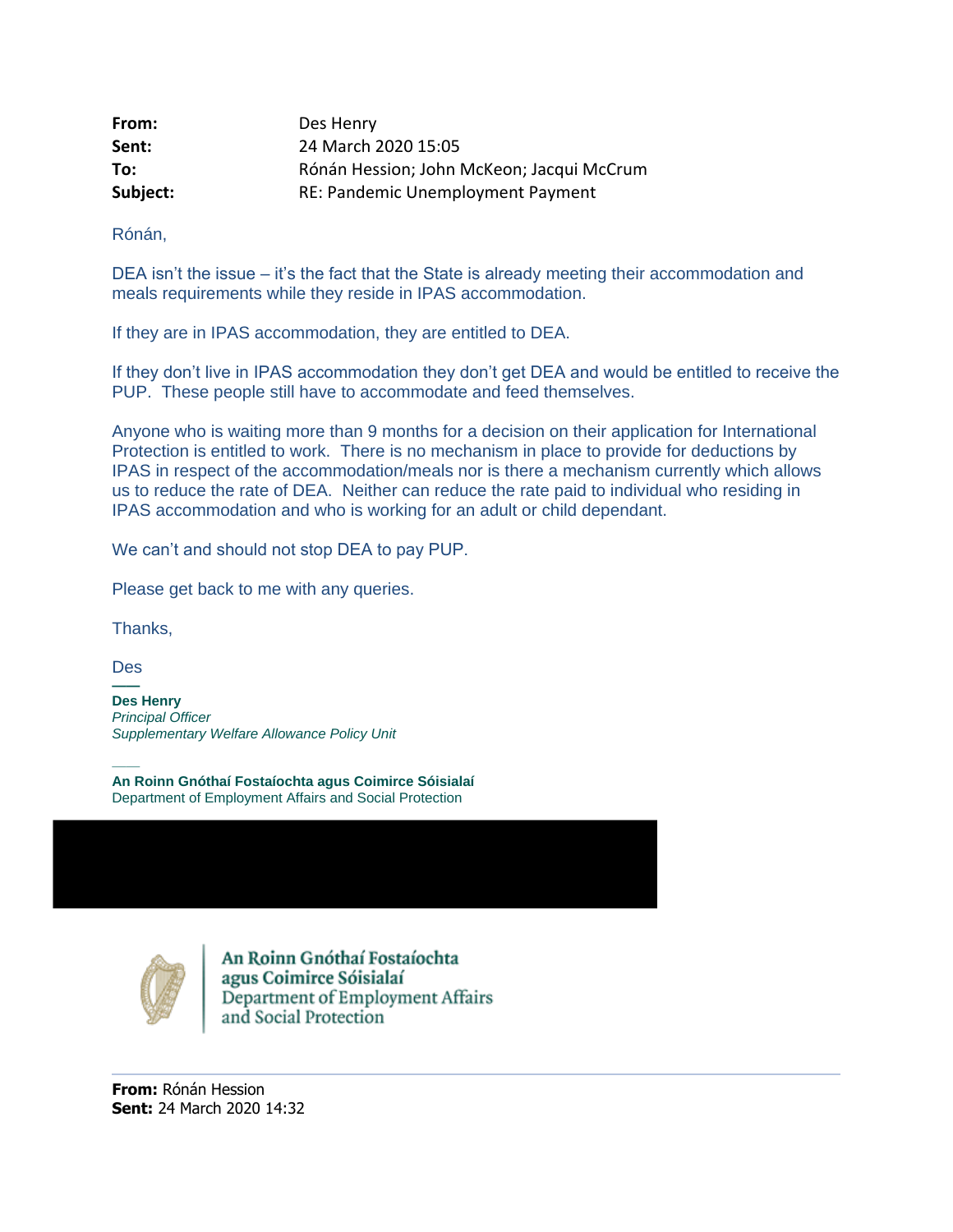**To:** John McKeon; Jacqui McCrum **Cc:** Des Henry **Subject:** Fwd: Pandemic Unemployment Payment

SG/DSG

Just want to clarify the feedback you gave yesterday that DEA recipients don't qualify for PUP. Some DEA recipients have an entitlement to work. Where they lose their jobs, they would meet the PUP criteria unless we apply a blanket disqualification on a "maintain once" basis.

Des: couldn't someone in this situation just come off DEA and apply for PUP?

**Thanks** 

Rónán

Get [Outlook for Android](https://aka.ms/ghei36)

| From: Carol C. Baxter <co< th=""><th></th><th></th></co<> |                                                            |         |
|-----------------------------------------------------------|------------------------------------------------------------|---------|
| Sent: Tuesday, March 24, 2020 2.00.00 FW                  |                                                            |         |
| To: 'Rónán Hession' <                                     | $\blacktriangleright$ ; Michael J. Kirrane $\triangleleft$ | Mark X. |
| Wilson $\prec$                                            |                                                            |         |
| Cc: Des Henry <                                           | ; Oonagh M. Buckley <                                      |         |
| <b>Subject: RE: Pandemic Unemployment Payment</b>         |                                                            |         |

Dear Ronan,

I will clarify with Mick but the situation re people on daily allowances could be ambiguous. If the criteria for receiving the payment are that the person has to have a PPS number and to prove that s/he has lost work, there may be people in that cohort also receiving daily allowances. For them not to receive the payment, you would have to specify that the person cannot be in receipt of DP allowance.

Kind regards,

Carol

| -----Original Message-----             |                            |
|----------------------------------------|----------------------------|
| From: Rónán Hession <                  |                            |
| Sent: Monday 23 March 2020 19:07       |                            |
| To: Michael J. Kirrane                 | Carol C.<br>Aark X. Wilson |
| Baxter                                 |                            |
| Cc: Des Henry                          | Donagh M. Buckley          |
| Subject: Pandemic Unemployment Payment |                            |

Mick/Mark/Carol

Just wanted to clarify a couple of relevant points re the pandemic unemployment payment: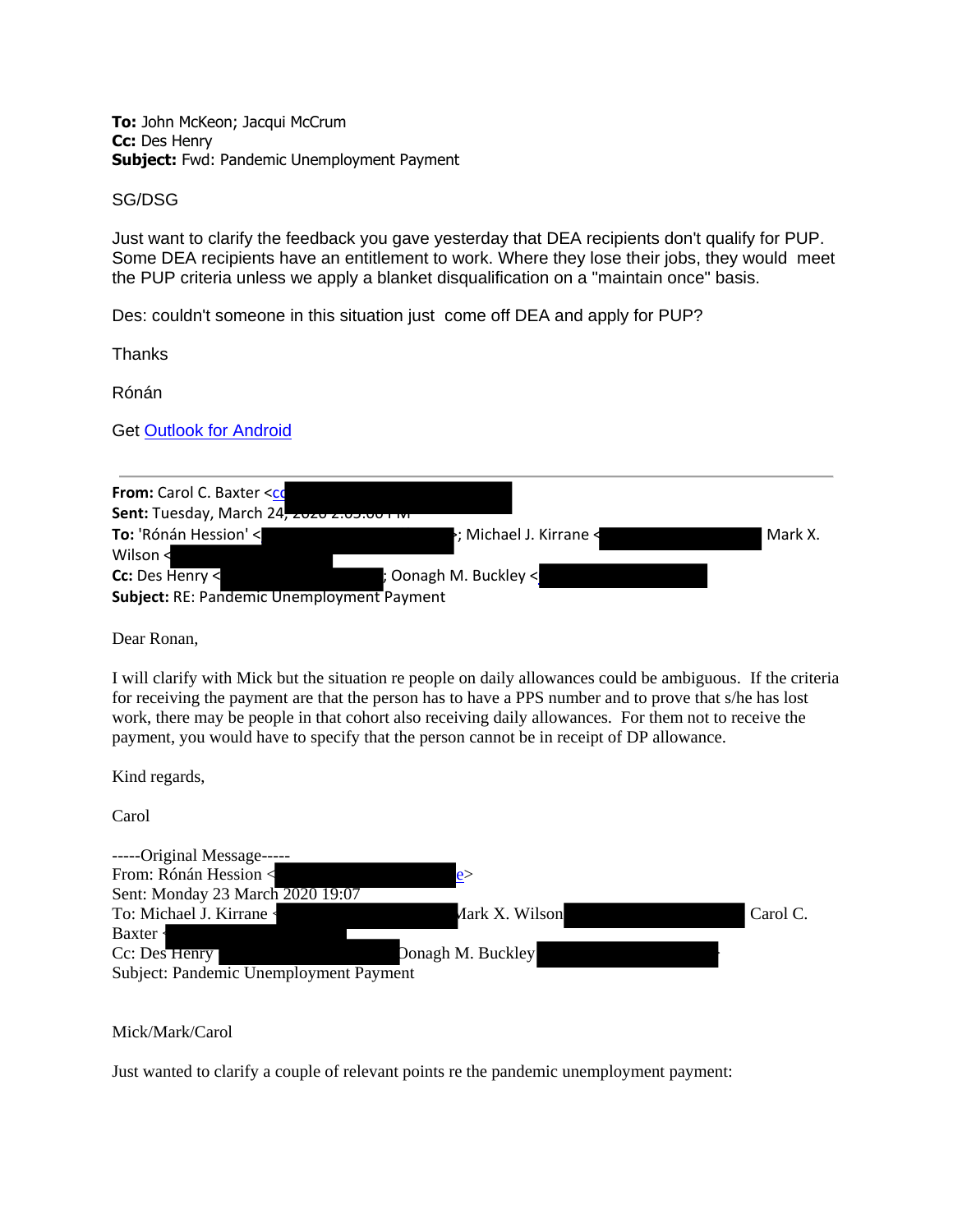Those eligible include the following cohorts: non EU/EEA worker over 18 who has lost employment due to the COVID-19 (Coronavirus) pandemic, and a non-EU/EEA student over 18 who has lost employment due to the COVID-19 (Coronavirus) pandemic. Those on the daily expenses allowance are not eligible.

Regards

Rónán Hession **Assistant Secretary** Department of Employment Affairs and Social Protection Áras Mhic Dhiarmada Store Street Dublin 1

Rónán Hession is a Designated Public Official within the meaning of the term in the Regulation of Lobbying Act 2015

## 

This email and any files transmitted with it are confidential and intended solely for the use of the individual or entity to whom they are addressed. If you have received this email in error please notify the system manager. While the Department takes measures to secure the data transferred via Email, transmission cannot be guaranteed to be secure, error-free or routed correctly once it leaves the Department. In communicating with the Department by Email, the customer accepts this risk and the Department does not accept liability which may arise as a result of Email transmission.

The Department of Employment Affairs and Social Protection is committed to protecting your privacy and your rights as a data subject in accordance with the EU General Data Protection Regulation (GDPR). Our Privacy Statement explains how we secure and manage your personal data. The Statement also outlines how you can exercise your rights under the GDPR.

Department of Employment Affairs and Social Protection - Virus Scanned

Tá an ríomhphost seo agus aon chomhaid a ghabhann leis faoi rún agus níl sé le haghaidh éinne ach an té nó an t-eintiteas ar seoladh chuige é. Má bhfuair tú an ríomhphost seo trí earráid cuir é sin i bhfios do bhainisteoir an chórais. Cé go nglacann an Roinn bearta chun na sonraí a aistrítear trí ríomhphost a choinneáil slán, ní féidir tarchur a ráthú a bheith slán, saor ó earráidí nó curtha an treo ceart a luaithe is a fhágann sé an Roinn. Nuair atá sé ag déanamh cumarsáide leis an Roinn trí Ríomhphost, glacann an custaiméir leis an riosca sin agus ní ghlacann an Roinn aon dliteanas a d'fhéadfadh tarlú mar thoradh ar tharchur ríomhphoist.

Tá an Roinn Gnóthaí Fostaíochta agus Coimirce Sóisialaí tiomanta do do phríobháideachas agus do chearta mar dhuine is ábhar do shonraí a chosaint i gcomhréir le Rialachán Ginearálta an Aontais Eorpaigh maidir le Cosaint Sonraí. Tugtar míniú inár Ráiteas Príobháideachais ar an gcaoi a ndaingnímid agus a mbainistímid do shonraí pearsanta. Léirítear sa Ráiteas freisin an chaoi ar féidir leat do chearta a fheidhmiú faoin Rialachán Ginearálta maidir le Cosaint Sonraí (RGCS).

An Roinn Gnóthaí Fostaíochta agus Coimirce Sóisialaí – Víreas-scanta 

Is le haghaidh an duine nó an eintitis ar a bhfuil sí dírithe, agus le haghaidh an duine nó an eintitis sin amháin, a bheartaítear an fhaisnéis a tarchuireadh agus féadfaidh sé go bhfuil ábhar faoi rún agus/nó faoi phribhléid inti. Toirmisctear aon athbhreithniú, atarchur nó leathadh a dhéanamh ar an bhfaisnéis seo, aon